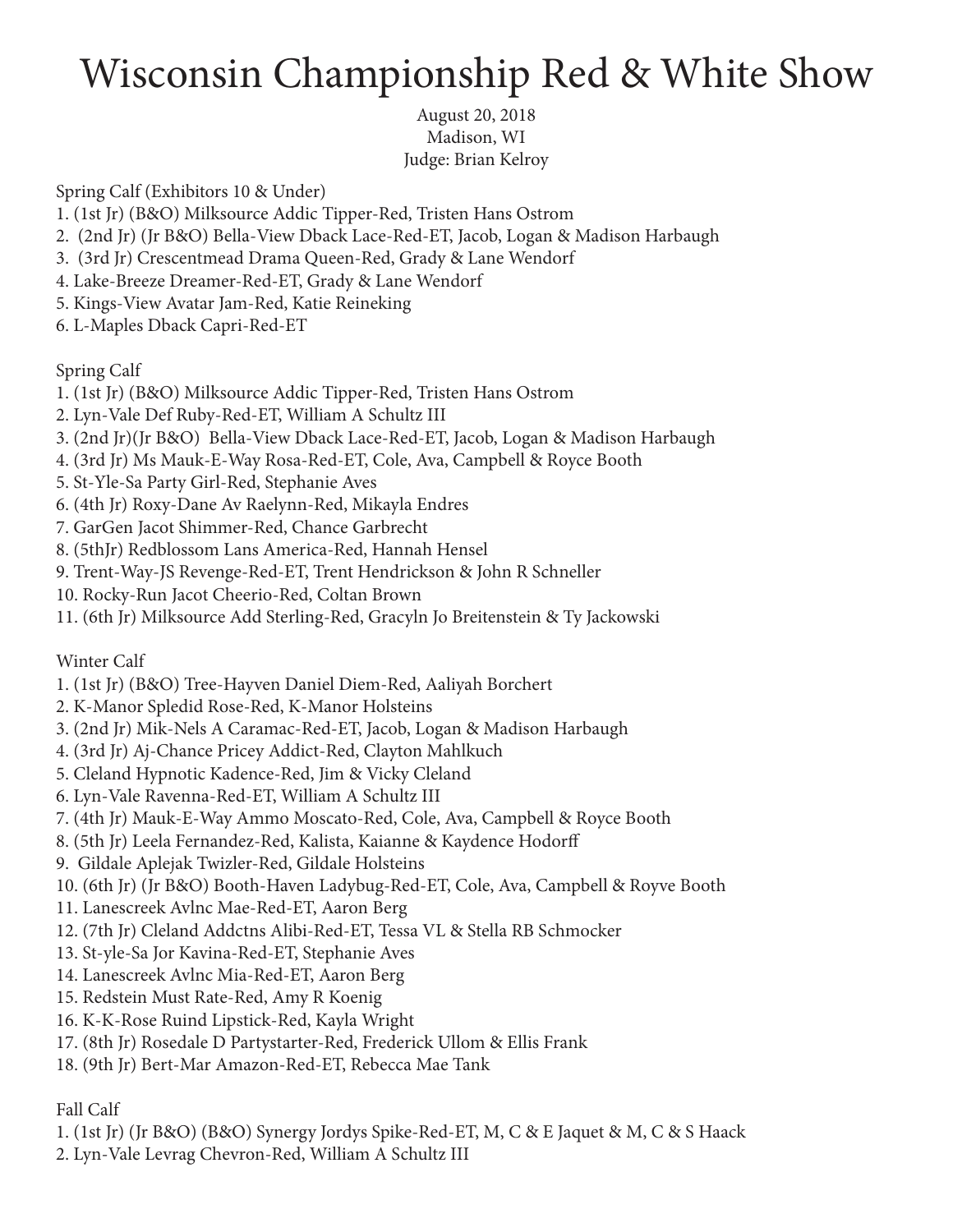- 3. (2nd Jr) Ms Kress-Hill Saphire-Red-ET, Owen & Kendyll Kress & Savanah Barts
- 4. (3rd Jr) Synergy Jordys Starr-Red-ET, M, C & E Jauquet & M, C & S Haack
- 5. (4th Jr) Lyn-Vale Rainy Day-Red-ET, Cole, Ava, Campbell & Royce Booth
- 6. (5th Jr) Forest-Ridge Miami-Red-ET, J, L & M Harbaugh & A&A Loehr
- 7. KCCK Jordy Annise-Red-ET, Soureth Holsteins
- 8. (6th Jr) Cloverhill Ad Ashlton, Gracelyn Jo Breitenstein
- 9. Bontz-Vic Avkbcg Cherry-Red, Robert Huibregtse
- 10. Milksource Applebee-Red-ET, Reggie & Krysty Kamps
- 11. (7th Jr) Digangi Defiant Lucky-Red, Mya J Digangi

Summer Yearling

- 1. Okato Airship Lipstick-Red, Hylite Holsteins & Justin Straks
- 2. (1st Jr) (B&O) River-Bridge Defy Fear-Red, McKenna & Coltin Coffeen & Braelyn Ott
- 3. Lyn-Vale Clarabelle-Red, William A Schultz III
- 4. Ziems-Day R Make My Day-Red, Ziems Farms & Tim & Leah Ziemba
- 5. (2nd Jr) (Jr B&O) Brickroad Dback Tango-Red, Zane Breuch

Spring Yearling

- 1. (1st Jr) Benrise Jacot Forest-Red, Dawson & Kylie Nickels
- 2. (2nd Jr) Luck-E Diamond Kool-Red-ET, Jacob, Logan & Madison Harbaugh
- 3. (B&O) Hidden-Creek Raven-P-Red, Tom Sherven
- 4. (3rd Jr)(Jr B&O) Overland Defi Gravity-Red, McKenna & Coltin Coffeen

Winter Yearling

- 1. (1st Jr) (B&O) (Jr B&O) Ladinodale Avaln Alayna-Red, Matthew & Elizabeth gunst
- 2. (2nd Jr) Opsal Diamndback Madison-Red, Joseph Troy Opsal

Junior Champion- Junior Show- Synergy Jordys Spike-Red-ET, M, C & E Jaquet & M, C & S Haack Reserve Junior Champion-Junior Show- Ms Kress-Hill Saphire-Red-ET, Owen & Kendyll Kress & Savanah Barts

Junior Champion-Open Show- Synergy Jordys Spike-Red-ET, M, C & E Jaquet & M, C & S Haack Reserve Junior Champion-Open Show- Lyn-Vale Levrag Chevron-Red, William A Schultz III

Junior Best Three 1. William A Schultz III

Junior Two year old

- 1. (1st Junior) (B&O) (Jr B&O) (BU) Mead-Manor Def Adeline-Red, Mike & Megan Moede
- 2. Sabofarm Folkfare-Red-ET, Robert Sabo
- 3. Rosedale Weep No More-Red-ET, Rosedale Genetics
- 4. (2nd Jr) Crescentmead Dukn Donut-Red, Grady & Lane Wendorf
- 5. (3rd Jr) Ms Kresshill Sunkiss-Red-ET, Owen & Kendyll Kress & Savanah Barts
- 6. Swanee-Lee A Lap Dance-Red, Jason Swanson
- 7. Sellcrest D Cheeto-Red, Coltan Brown

Senior Two year old

- 1. (BU) Rosedale Prettyfancy In-Red, Karlee Ketelboeter & Joey Opsal
- 2. OCD Absolute 35796-Red, Tanner Schmaling
- 3. (B&O) Scenic-Vale Sheila-Red, William A Schultz III
- 4. Milksource Lt Devil-Red-ET, Martin Kinyon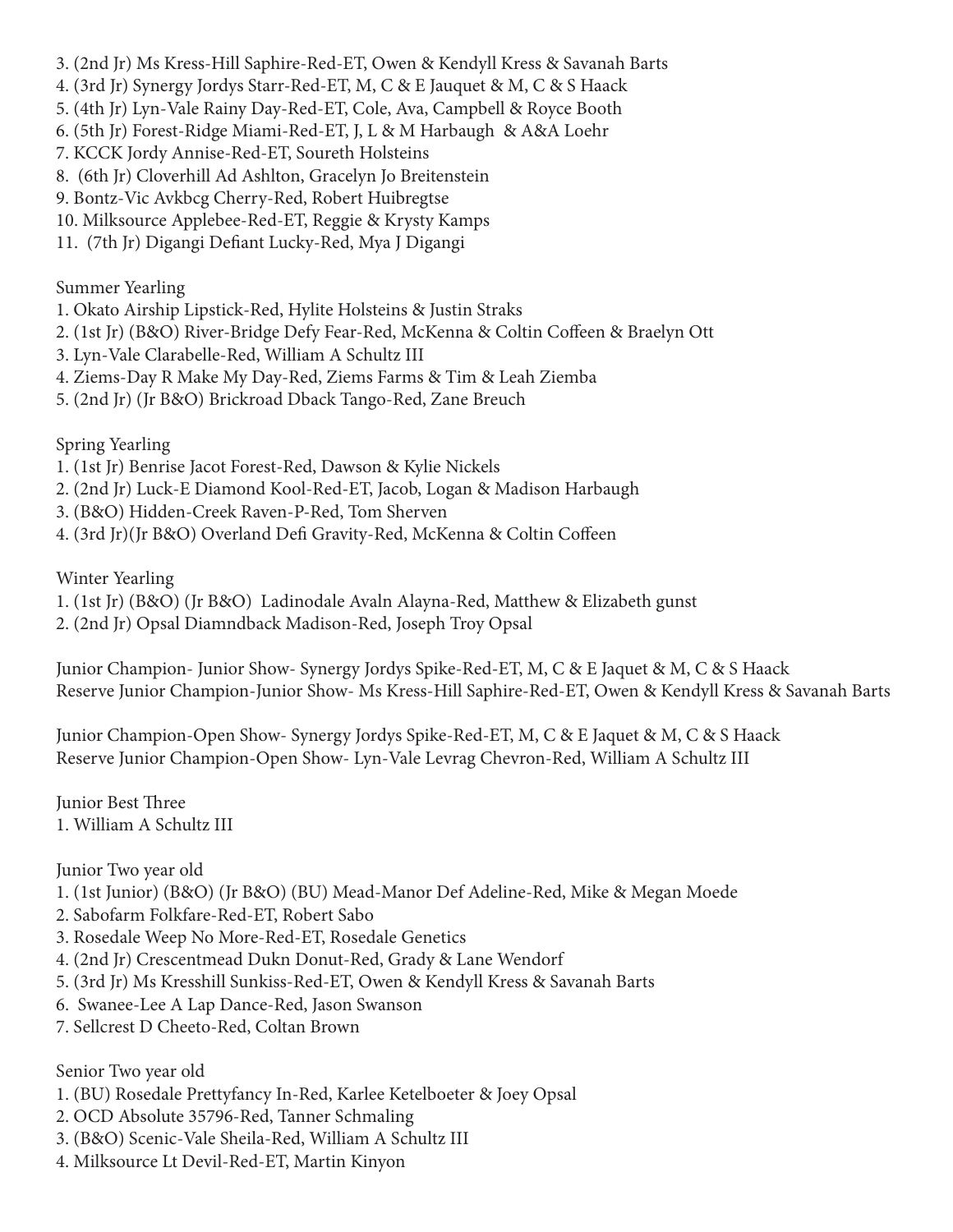5. Ziems Awesom Royalty-Red-ET, Ziems Farms & Tim & Leah Ziemba 6. (1st Jr) Arb-Flo-Spr Drg Heloise-Red, Ryan Smith

Junior Three Year Old 1. (B&O) (BU) Jas-K Capgain Tisha-Red-ET, Jason Kearns

Senior Three Year Old

1. (1st Jr) Blondin Armani Stella Arto-Red, Joseph Troy Opsal

2. (B&O) (BU) Cleland RB Admirngly-Red-ET, Jason J Cleland

3. Milksource Wire Racket-Red, Martin Kinyon

4. Gildale Aso Atractive-Red-ET, Gildale Holsteins

Intermediate Champion- Junior Show- Mead-Manor Def Adeline-Red, Mike & Megan Moede Reserve Intermediate Champion-Junior Show- Blondin Stella Arto-Red, Joseph Troy Opsal

Intermediate Champion- Open Show- Mead-Manor Def Adeline-Red, Mike & Megan Moede Reserve Intermedate Champion-Open Show- Rosedale Prettyfancy In-Red- Karlee Ketelboeter & Joey Opsal

Four Year Old

1. (BU) Leawood Spicegirl-Red-ET, Grady & Lane Wendorf

2. (1st Jr) Kamps-Hollow Acapella-Red-ET, Grady & Lane Wendorf

3. (2nd Jr) Golden-Oaks Absolute-Red-ET, Molly & Montana Sarbacker

Five Year Old

1. (BU) Frozenes-LP Contdr Lark-Red-ET, Crescentmead & Milksource

2. (B&O) Rosedale Rumor Has It-Red-ET, Rosedale Genetics, M Mitchell & M Hockett

Aged Cow

1. (B&O) (BU) Trent-Way Des Dynamite-Red, Trent Hendrickson

2. (1st Jr) Milksource DTY Tammy-Red-ET, Grady & Lane Wendorf

3. (2nd Jr) Siemers Destry Sunny-Red-ET, Owen & Kendyll Kress & Savanah Barts

Senior Champion- Junior Show- Kamps-Hollow Acapella-Red-ET, Grady & Lane Wendorf Reserve Senior Champion-Junior Show- Golden-Oaks Absolute-Red-ET, Molly & Montana Sarbacker

Grand Champion-Junior Show- Mead-Manor Def Adeline-Red, Mike & Megan Moede Reserve Grand Champion-Junior Show- Kamps-Hollow Acapella-Red-ET, Grady & Lane Wendorf

Champion Bred & Owned- Junior Show- Mead-Manor Def Adeline-Red, Mike & Megan Moede

Senior Champion- Open Show- Leawood Spicegirl-Red-ET, Grady & Lane Wendorf Reserve Senior Champion-Open Show- Trent-Way Des Dynamite-Red, Trent Hendrickson

Grand Champion-Open Show- Leawood Spicegirl-Red-ET, Grady & Lane Wendorf Reserve Grand Champion-Open Show- Mead-Manor Def Adeline-Red, Mike & Megan Moede

Best Udder of the Show- Leawood Spicegirl-Red-ET, Grady & Lane Wendorf

Champion Bred & Owned-Open Show- Mead-Manor Def Adeline-Red, Mike & Megan Moede